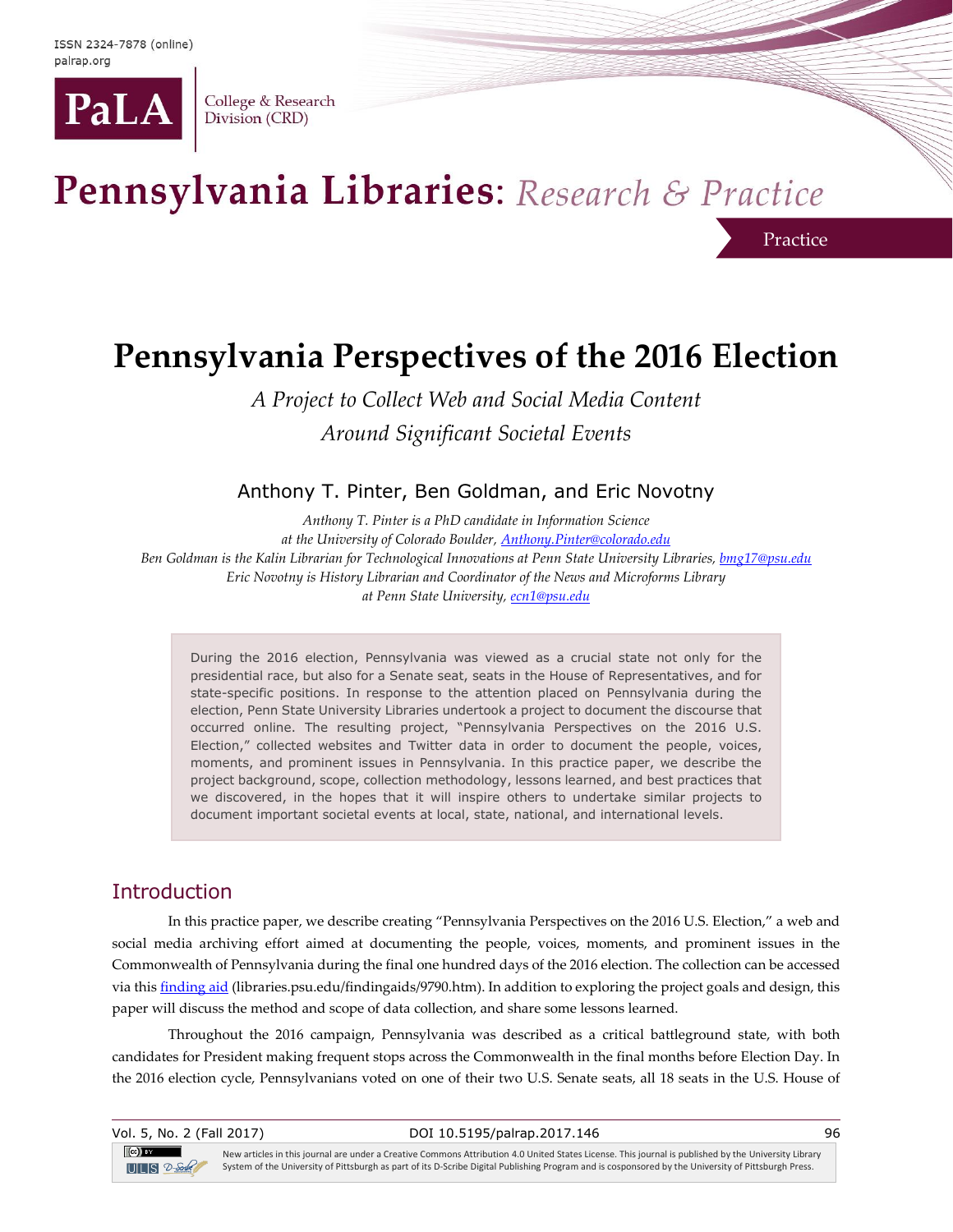Representatives, 25 of its 50 state Senate seats, all 203 of its state House of Representatives seats, and three key executive state-level offices (attorney general, treasurer, and auditor).

With so much attention and intellectual energy focused at the national level on the contentious race for President, our goal in the University Libraries was to document the Pennsylvania experience surrounding the election, by examining content found on websites and social media, especially those ephemeral viewpoints that often elude archives, and which can be easily lost to future scholars. What did it mean to be a "battleground state?" How were Pennsylvania's local elections influenced by national trends? What were organizations and individuals in Pennsylvania saying about the election as it unfolded? Where did groups and individuals stand on various important campaign issues? Our project sought to provide a window into such issues through examination of the online information and conversations reflected in Pennsylvania-specific websites and Twitter data.

### **Background**

Penn State University Libraries began archiving websites in 2012, with a subscription to the Internet Archive's [Archive-It](https://archive-it.org/) service (archive-it.org), which provides a web-based dashboard for administering the capture, curation, and description of web content. The Internet Archive preserves the content collected and makes it publicly accessible via its [Wayback Machine](https://archive.org/web) (archive.org/web) and partner-specific landing pages. Our initial institutional collecting efforts were aimed at enhancing existing curatorial goals. Our first collection, for instance, included over 100 websites in the psu.edu domain to support the mission of the University Archives. But as the program evolved, we have used the Archive-It service to explore emerging collecting areas, and collaborate with selectors across the Library, the University, and beyond.

Notably, web archiving has allowed us to explore ways to proactively collect current topics. Traditionally, archives and libraries acquire primary source material from individuals or organizations long after their creation; however, many genres of content traditionally collected by archives are now published on the web, and much of this content can be ephemeral. Many institutions are engaged in proactive collecting using Archive-It and other tools, especially aimed at government websites and election cycles in the United States and elsewhere in the world. Since 2008, the Internet Archive has collaborated with a variety of institutions to create an [End of Term Web Archive](http://eotarchive.cdlib.org/) (eotarchive.cdlib.org), a capture of all U.S. federal websites at the end of presidential terms. Archive-It partners worldwide have also created over 300 election-focused collections, which are accessible via this [link](https://archive-it.org/explore?q=election&show=Collections) (archiveit.org/explore).

In recent years, with the rise of social media, archivists and librarians have also begun developing strategies and tools for collecting content from these platforms. While content can be collected using Archive-It, there have been various efforts to capture content in ways that support computational research methods. With the popularity of Twitter as a central platform for public discourse and even political protest, particular emphasis has gone into developing tools that enable the capture of raw data from Twitter.

Many of the collections curated with such tools have focused on elections and social movements. Notable examples include a collection of four million tweets related to the 2015 Canadian Federal Election that was won by Justin Trudeau, and the more than 13 million tweets surrounding the events of Ferguson, Missouri, and the death of Michael Brown, who was shot by a police officer (Ruest & Milligan, 2016; Summers, 2014). In these and other instances, collecting is oriented around a keyword ("ferguson") or prominent hashtag ("#elxn42"). The researchers involved in both of these projects have analyzed the data collected and shared findings, demonstrating the potential research uses of Twitter archives.

Missing from the professional landscape is a consideration for how these disparate approaches — URL-based web archiving and keyword/hashtag based Twitter collecting — might complement each other if considered in tandem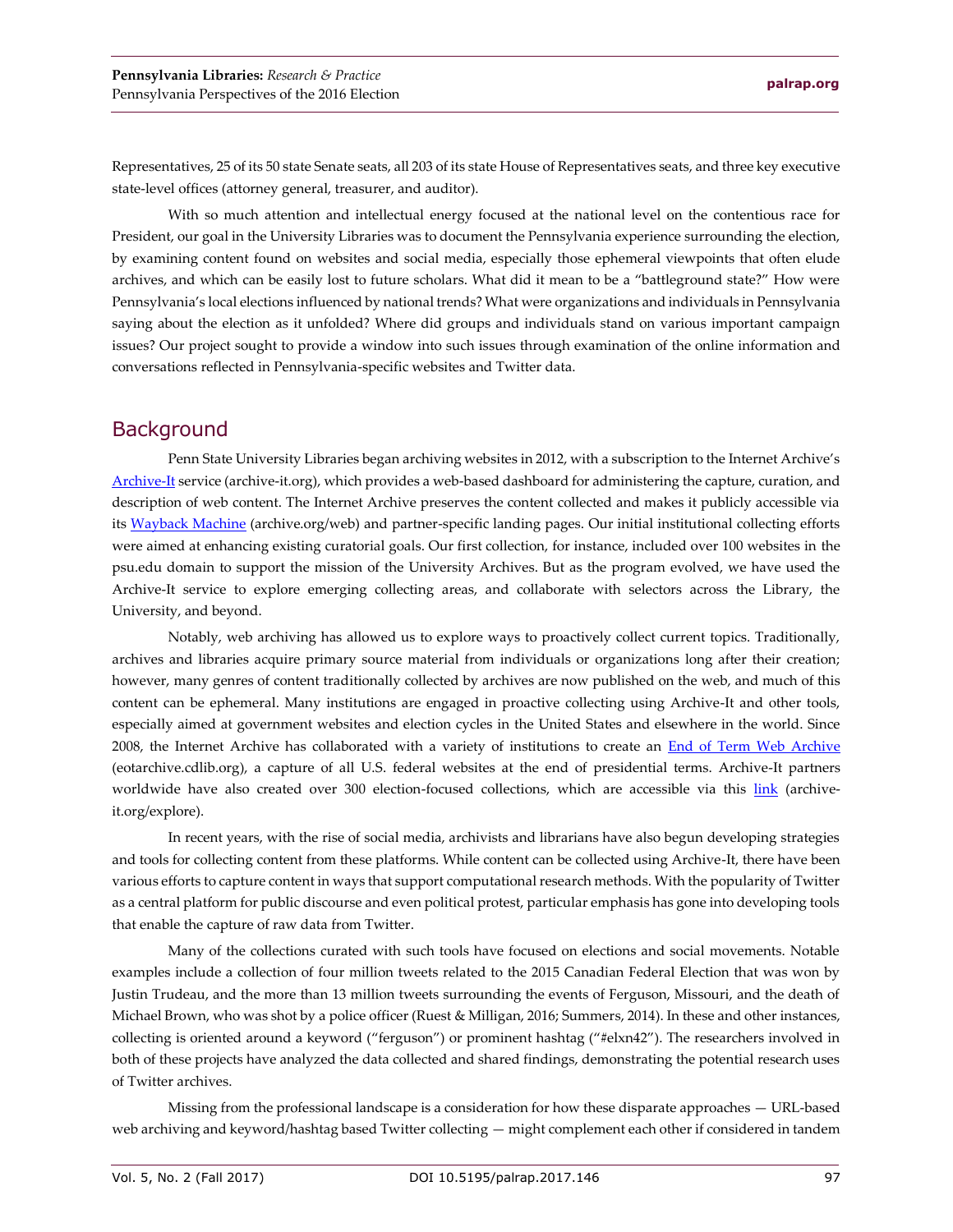when one is scoping a new project. Given the active effort by librarians and archivists to document campaigns, elections and public discourse at a national level, local content and dialogue is at risk of being excluded from the historical record. "Pennsylvania Perspectives on the 2016 Elections" was conceived as a way to fill this potential gap and capture the specific experiences of Pennsylvanians, as documented via these online platforms.

## Designing the Project

From the initial planning phases, "Pennsylvania Perspectives on the 2016 U.S. Election" was conceived as a collaboration between librarians working in different areas of the University Libraries. Subject specialists in history, communications, government documents, and news/microforms were charged with setting the scope of the collecting effort, which included defining the overarching documentation strategy, identifying the specific sources of content to be captured, and the duration of the collecting activity. The digital archivist in the Special Collections Library performed the capture of websites, and a graduate assistant from the College of Information Sciences and Technology was tasked with collecting Twitter data. Subject specialists reached out to contacts in academic departments to gauge interest in the project and elicit feedback, which resulted in useful suggestions for content to add. The library subject specialists work closely with faculty and students in their disciplines, and are familiar with their research needs. It must be acknowledged, however, that having more direct contributions from political science, history, or communications faculty would have further enhanced the content selection process. Later in the project, students were enlisted to perform vital but laborious tasks, including identifying websites of candidates and political parties, and conducting quality assurance tasks on the websites collected.

Project scoping was accomplished in bi-weekly meetings of the subject specialists and the digital archivist over the course of several months. These meetings resulted in the identification of five overarching categories of content to be archived, with varying frequency, between the beginning of September 2016 and the middle of November 2016. Particular emphasis was placed on representing the diversity of political views found within the following categories:

- Election coverage of Pennsylvania-based media organizations from the top twenty media markets
- Websites and Twitter accounts of Pennsylvania-based political advocacy groups
- Facebook pages of university student political groups (e.g. the Penn State College Republicans or Villanova University College Democrats)
- Websites and Twitter accounts of Pennsylvania state political party websites
- Campaign websites and social media of Pennsylvania-based candidates for political office

In defining the scope, the subject specialists and digital archivist brainstormed and documented possible research questions that might be answered using the web archive. Some examples of these questions were:

- What did a particular advocacy group (e.g. Pennsylvania Chapter of the Sierra Club or the Philadelphia Tea Party Patriots) have to say about the election?
- How did these groups react to the results of the election?
- What was a particular group's (e.g. students, liberals, conservatives) perspective on the election?
- What was the response to (and impact of) specific notable events during the campaign?
- What was the influence of a campaign's message (e.g. how often was it shared/retweeted)?
- How aligned was the messaging of allied advocacy groups?
- How did coverage in traditional media compare to the most discussed topics in social media? Were there differences by region?
- What issues were most dominant in metropolitan areas like Philadelphia or Pittsburgh, compared to the rest of the state?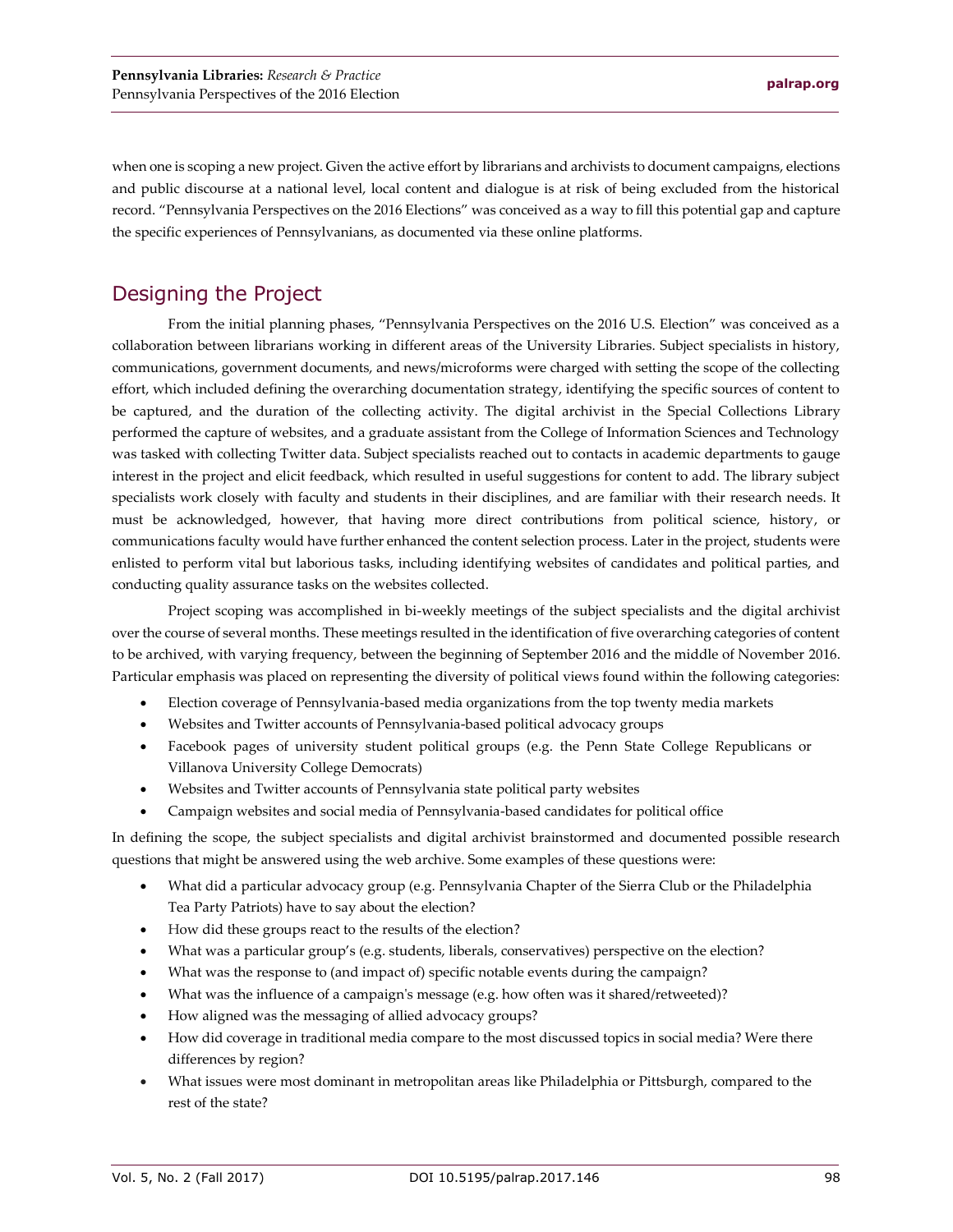Once the scope was defined, the group set out to identify and inventory the specific websites, Facebook pages, and Twitter accounts to be captured. Group members received assignments, and identified websites using a variety of methods.

The subscription database *SRDS Media Solutions* was consulted to identify the largest news markets in Pennsylvania. Often used by advertisers, *SRDS* (Standard Rate & Data Services) provides information on newspaper circulation and media viewership for individual titles and by media market.

To identify student groups, we started with *U.S. News & World Report's* [Colleges in Pennsylvania](https://www.usnews.com/best-colleges/pa) (www.usnews.com/best-colleges/pa). From that list, we chose 48 four-year public and private colleges and universities, with the goal of having a representative sample of private and public institutions of varying sizes and locations within the state. Selected schools range in enrollment from 690 undergraduates (Cheyney University of Pennsylvania) to 41,000 undergraduates (Penn State/University Park campus), and are located in all regions of the state. For the selected schools, we checked online for active student political chapters representing five main political parties with candidates in the presidential race: Democrat, Republican, Green, Libertarian, and Constitution (no Constitution or Green Party student chapters were located).

Selection of advocacy groups was open-ended, beginning with the identification of national chapters of familiar groups such as the National Rifle Association and the American Civil Liberties Union. Google searches yielded other groups, while social media connections uncovered many new groups. The linked nature of social media proved invaluable in identifying related groups. For instance, the Berks County Patriots yielded links to many allied groups, while in Philadelphia and Pittsburgh, chapters on the political left and right were often interconnected with groups of similar political persuasion. Each group was reviewed for evidence of recent electoral commentary. Omitted were groups with outdated websites, fewer than 100 followers on social media, or lack of political activity.

This initial selection process helped further narrow the scope of our efforts. A few news media websites were deselected due to perceived challenges in limiting the web capture to just election-related news stories. Advocacy group websites were selected based on recent political activity or commentary; if the most recent content found on an advocacy group's website was from 2015, for example, it was not included. Also, an immigrants' rights group that exclusively focused on social services was not included in our election archive. While national organizations such as Black Lives Matter or the Tea Party doubtless influenced the conversation in Pennsylvania, we settled on organizations with a distinct Pennsylvania web presence. Student groups were found to be primarily active on Facebook, yet many Facebook pages for student groups had not registered new posts in months or years, and so were not included.

The selection effort concluded with over 750 unique website URLs and over 300 Twitter accounts. In addition to the Twitter accounts, we identified seven hashtags related to Pennsylvania (including #pasen, #pahouse, #papolitics), and three that were not specific to Pennsylvania (#clinton, #trump, #election). The rationale for including these three additional hashtags was to collect a set of data related to commonly-used global hashtags that could be mined for keywords or phrases pertinent to Pennsylvania, or to explore which of the tweets with these hashtags might be geographically limited to Pennsylvania.

For planning and communication purposes, the group also developed a project overview document, which outlined the rationale for the project, scope, duration, and desired outcomes. For many of the partners on this project, web and social media archiving represented a new and exciting, yet unfamiliar, area of practice. We discussed in advance the technologies employed, the limitations of the intended tools, the preservation concerns, and the modes of discovery and access possible (including the limitations on access imposed by services like Twitter).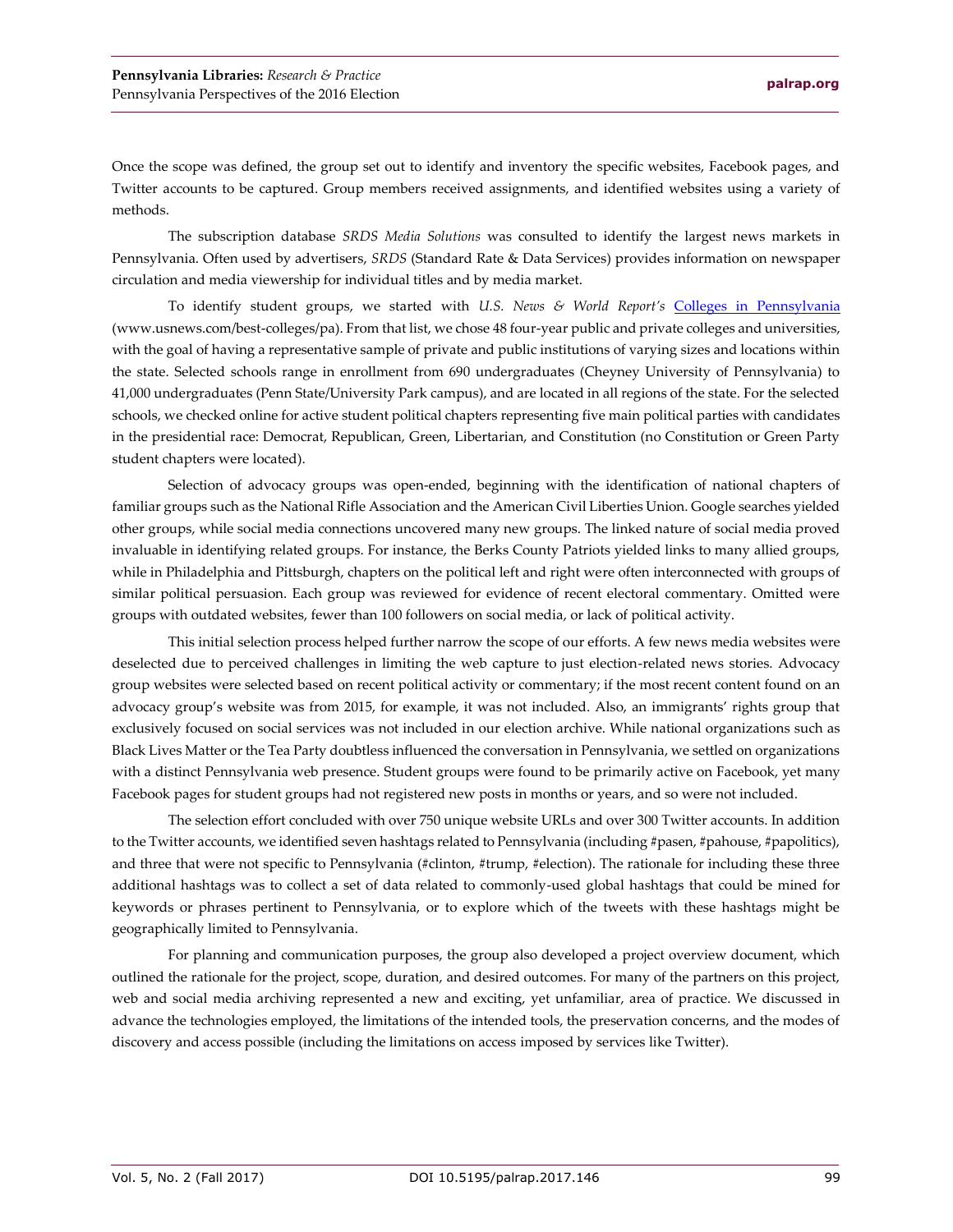## Creating the Archive

Archive-It provides its partners a browser-based administrative dashboard for creating new web archive collections, adding URLs to capture (referred to as "seeds" in web archiving nomenclature), initiating crawlers (software that visits and indexes documents found on identified websites), and then reviewing finished crawls for completeness and accuracy. Because the platforms, tools, and strategies used to publish content on the web are so varied, Archive-It recommends test crawling seeds as a kind of technical appraisal step. Test crawls are not only useful for identifying important content that was missed by a crawler, but also—since Archive-It subscriptions have yearly data budgets—in identifying the potential capture of unwanted data. The general workflow for creating a web archive is to test crawl a seed, review it, configure it, and then either test crawl again or perform a live crawl. A successful live crawl is typically followed by a quality assurance step.

Following this process, we identified a handful of problematic websites. One example was the election section of the [Pennsylvania Cable Network](http://pcntv.com/election) (pcntv.com/election), which contained video broadcasts from campaign rallies across the state. The videos on this website were not being captured by a test crawl, and further investigation found the videos were delivered using a new technology for which Archive-It's engineers had not yet developed a solution. In another example, we ended up not crawling the website of the National Rifle Association, because it proved difficult to scope that website to just Pennsylvania-specific content.

While many websites use common web publishing platforms that make them easy to capture (campaign websites, for example), some websites can inadvertently capture more content than intended. In this regard, Facebook is one of the most challenging. With some careful configuration, Archive-It can be used to capture Facebook pages, but it is recommended that each seed be limited to one gigabyte per crawl. This presented a dilemma for the project team. We had identified nearly 500 Facebook pages, which we intended to crawl several times each over the course of the ten-week collecting period. At one gigabyte each, just crawling the selected Facebook pages would have exceeded our annual data budget of 750 gigabytes. This forced us to reconsider our documentation strategy related to Facebook. Our largest segment of Facebook pages came from Pennsylvania candidates for office, who were equally well represented by traditional campaign websites and Twitter accounts. By eliminating campaign Facebook pages, we reduced the number of Facebook sites to 122, resulting in a total of 470 websites overall. This decision gave us some flexibility with the amount of data to be captured, but the frequency with which we had intended to capture many of the websites would also have put us over budget. In the end, we decided to capture news websites every two weeks, but most every other site was captured once in early September and once just after Election Day in November. Whether because of irrelevancy of content or because of technical challenges, all deselected websites were carefully documented to help explain our decision-making to future users of the archive.

Our final crawls were launched the week after the election. This was followed by an effort to perform quality assurance on the crawls, which surfaced numerous missing pages. Once the missing pages were also crawled, we ended up with 448 gigabytes of data and 5.3 million documents from 471 websites. The finding aid for this web collection and the Twitter collection (discussed below) was previously mentioned in the Introduction. Further detail on how researchers can access the collection is detailed below.

## Creating the Twitter Archive

The Twitter collection process can be broadly separated into two distinct phases: collection and management. We will report each of these phases individually. We will then discuss why collecting this data might be useful, including highlighting some existing use cases for Twitter data.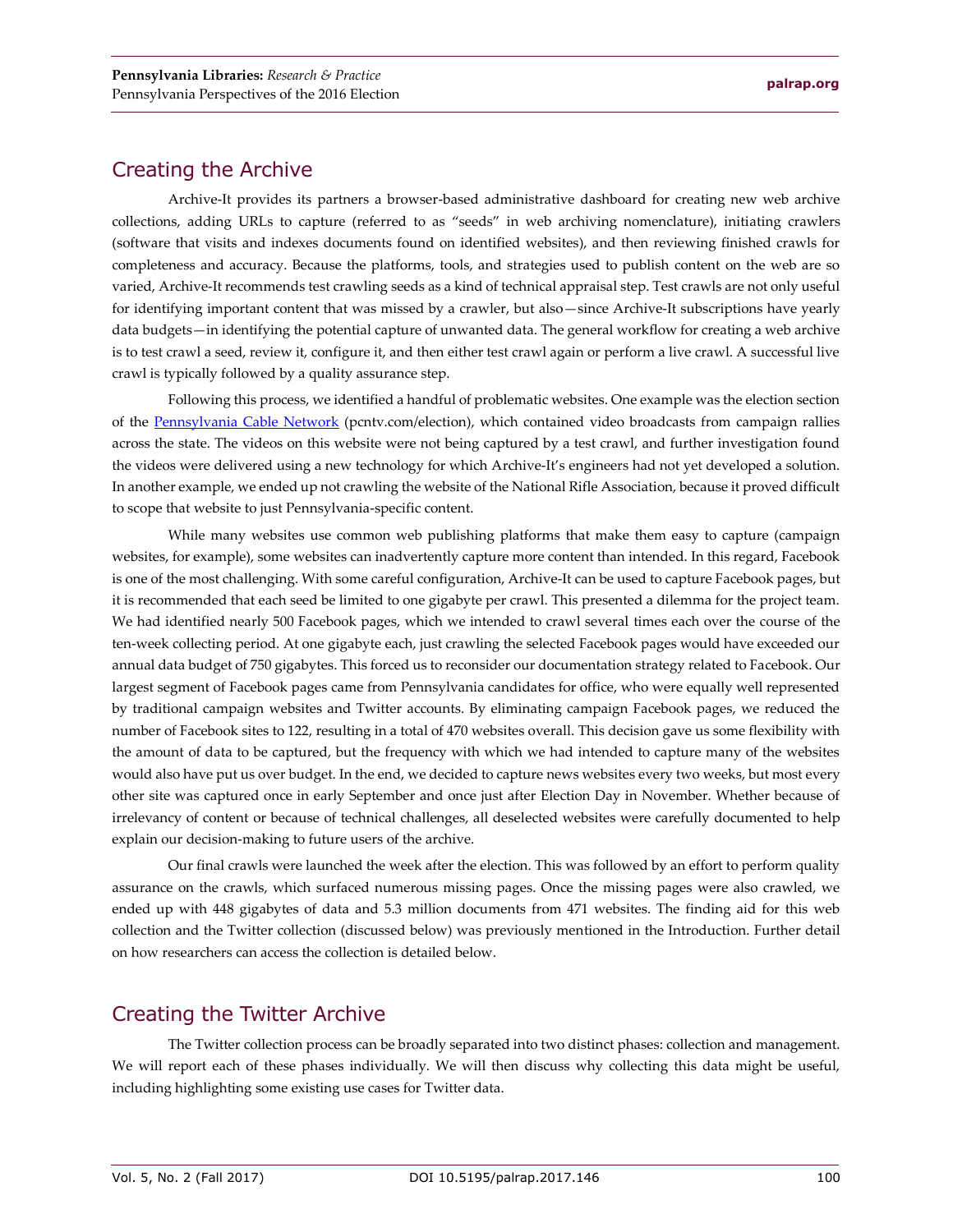#### Collection

The cornerstone technology of our collection was [twarc](https://github.com/edsu/twarc) (github.com/edsu/twarc), an open-source suite of Python programming language scripts written by Ed Summers. twarc is run through the command line, and collects tweets in the form of *JSON* (JavaScript Object Notation) files, a human and machine-readable plain text format. Each tweet and its associated metadata are represented as a single line in the output JSON file. In addition to allowing users to collect tweets around a specific keyword, twarc also includes functions that allow for collection of tweets from specific users and around specific trends. Tweets can be collected as they are sent, or, through a search feature that collects tweets sent in the past seven to nine days.

We chose twarc as our collection tool after exploring similar tools, including Archive-It and Social Feed [Manager](https://gwu-libraries.github.io/sfm-ui/) (gwu-libraries.github.io/sfm-ui). twarc offered two notable advantages over other tools, making it an ideal fit for this project. First, it is open-source and has a low barrier for entry, because it only requires basic command line knowledge. Social Feed Manager is a more powerful tool, but would have required significantly more technical support. Second, JSON is a useful format that makes the archive immediately analyzable in several ways, which we felt was important for addressing the potential research questions we posed at the outset of the project. Archive-It can archive Twitter pages, but is not as readily usable for computational research. However, it is important to note that twarc is less effective than other tools in capturing embedded media. We discuss that caveat in the "Lessons Learned" section of this article, and address some examples of possible analyses in our "Next Steps" section.

We found that the best practice for generating robust datasets using twarc was to combine the tool's two collection mechanisms: collecting via streaming and running searches each week. This leads to duplication of tweets, but other projects have recommended this approach to avoid any potential gaps in collection. A deduplication script is also available within twarc's suite of utilities.

As previously discussed, our collection consisted of tweets from over 300 Pennsylvania-based accounts, ten hashtags related to Pennsylvania, and three global hashtags. We began collecting on September 6, 2016 and concluded on November 14, 2016. In total, we collected for just over 69 days, and searched the hashtags and accounts once a week (11 times in total). We collected 12,645,972 tweets, totaling 74.79 GB. In Figures 1 & 2, we display the timelines for the two datasets, highlighting both the size of the datasets and a potential way of visually displaying this data.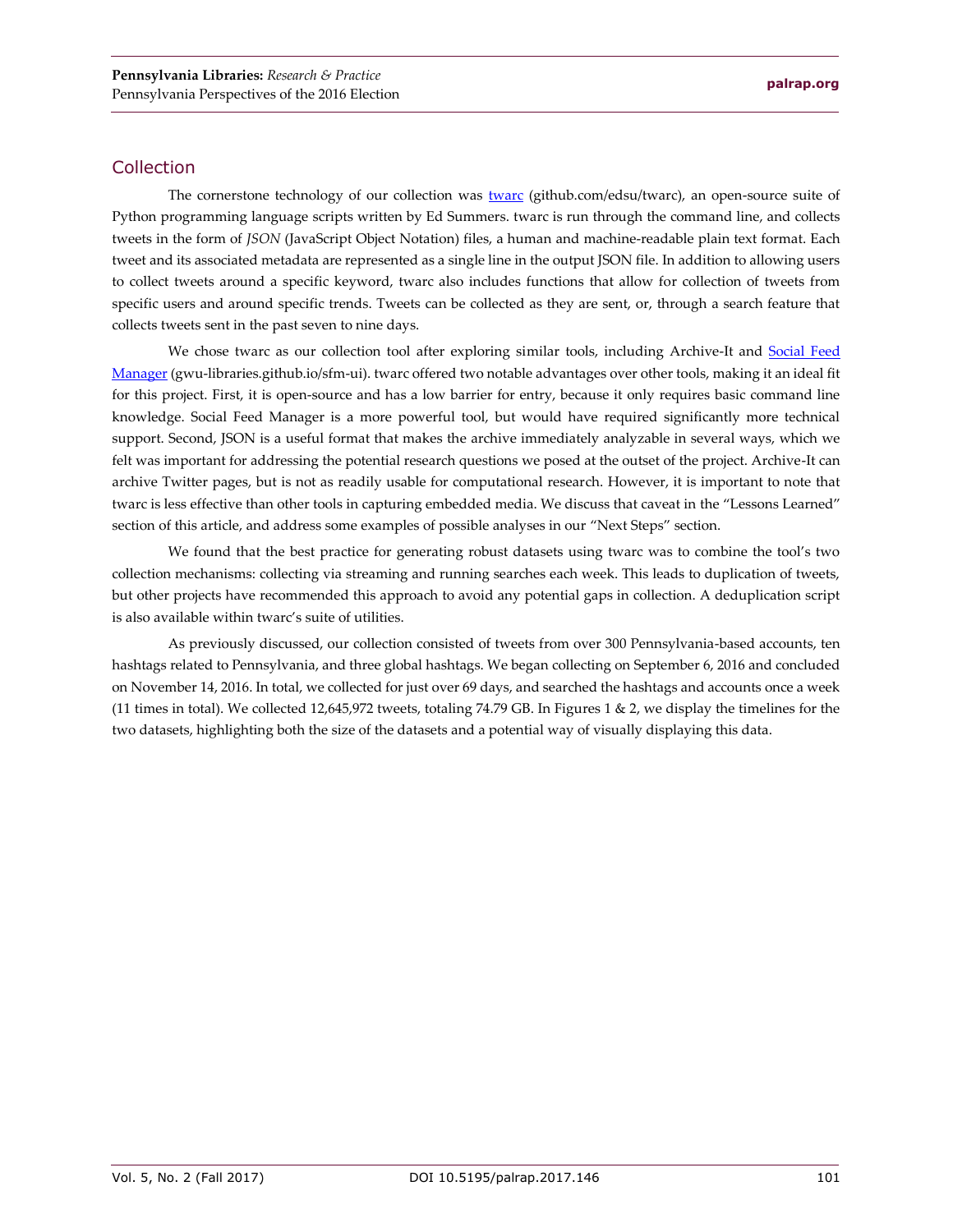





Figure 2 *General Election Dataset Timeline*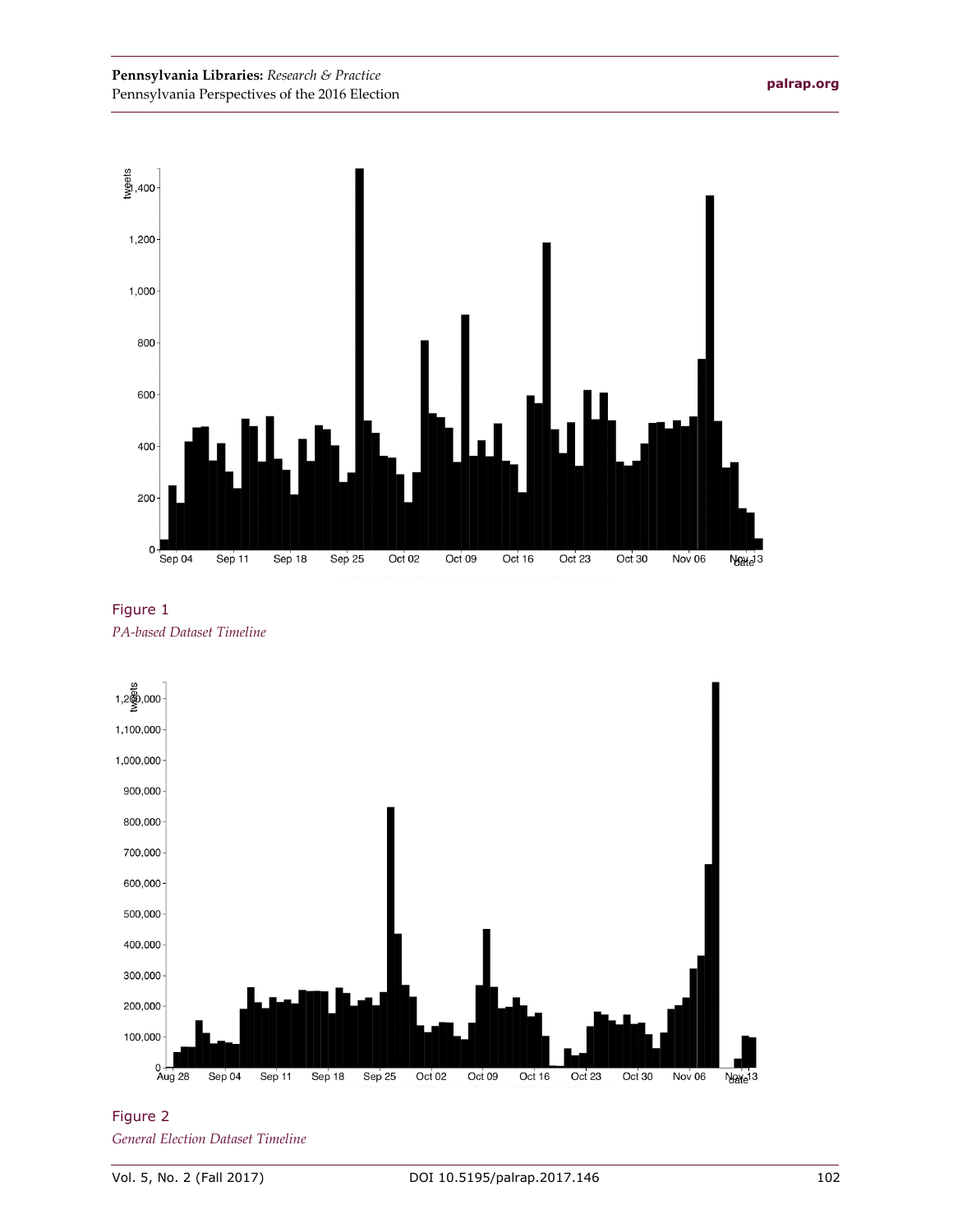#### Management

With such a large dataset, it comes as no surprise that there are difficulties to contend with when considering how to manage the data. Many of the difficulties stem directly from the size of the set itself; at scale, aggregating tweets into a single file can be difficult to open using certain common text-viewing applications. Thus, using the command line is the best way to manage large datasets. There were several processes that required commands or scripts to automate.

First, the *cat* command has a variety of functions that can be used to measure and manage large datasets. The cat command can be used to measure the number of lines in a file (in this case, analogous to the number of tweets, as one tweet equals one line). It can also be used to combine multiple files into a single file. The latter function is useful if a collection is made of several different files (as our weekly collections were), or if the dataset is split into smaller files for ease of transmission and storage.

Splitting the files into smaller files is particularly sensible when a specific sub-dataset is too large to store. For example, our collection using the hashtag "#trump" was too large to easily share with project partners, so we utilized the 'split' command to parse the collection into equally-sized chunks.

It is also important to note that twarc includes a variety of scripts that are useful in managing collections generated using twarc. Within twarc's utilities folder, there are scripts that filter tweets by author gender or by the presence or absence of geolocation tags (e.g., coordinates or place values). There are additional scripts that can remove duplicate tweets, sort by tweet id (analogous to sorting by time), remove tweets that were published before a specified date, remove retweets, and see the clients that users were using to send tweets. These scripts are useful in addressing research questions such as the ones discussed above, in the "Designing the Project" section.

However, the most important data management function in twarc is the ability to hydrate/dehydrate tweet files. Twitter's terms of service set strict guidelines on sharing datasets of tweets. Every tweet has a unique identifier (ID), and those identifiers may be published so that researchers can reconstitute the data on their own (a process known as 'hydration'). The twarc 'dehydrate' command takes a JSON file of tweets and outputs a text file of just the tweet IDs from the JSON file. Conversely, the twarc 'hydrate' command takes a text file of tweet IDs and outputs a JSON file with full tweets. These commands are useful not only for making datasets widely available, but also for supplementing new collections with existing collections to create richer data around societal events.

Lastly, we packaged JSON files as *bags* using the [BagIt protocol](https://tools.ietf.org/html/draft-kunze-bagit-08) (tools.ietf.org), which offered a modest layer of preservation around the data by generating checksums and file manifests. This proved particularly helpful for working with the data, which often required transmitting the data between computer environments to perform some of the activities mentioned above. For instance, when we split a set into smaller pieces and wanted to include information about how to reconstitute the set into one workable file, bags allow for easy categorization of the data they contain, and can be configured to include information about the origin of the data encapsulated by the bag. The final dataset was stored as bags alongside our other born-digital collections in the Special Collections Library.

#### Discovery and Access

With capture of websites and Twitter data completed, we set out to enable discovery and access of the collection. The archived websites were made public and are now accessible online via at Penn State's partner page in [Archive-It](https://archive-it.org/collections/7694) (archive-it.org/collections/7694). A collection description was added, in addition to minimal seed-level metadata (Title and Date). Seeds were also organized into groups according to the categories identified earlier in the project.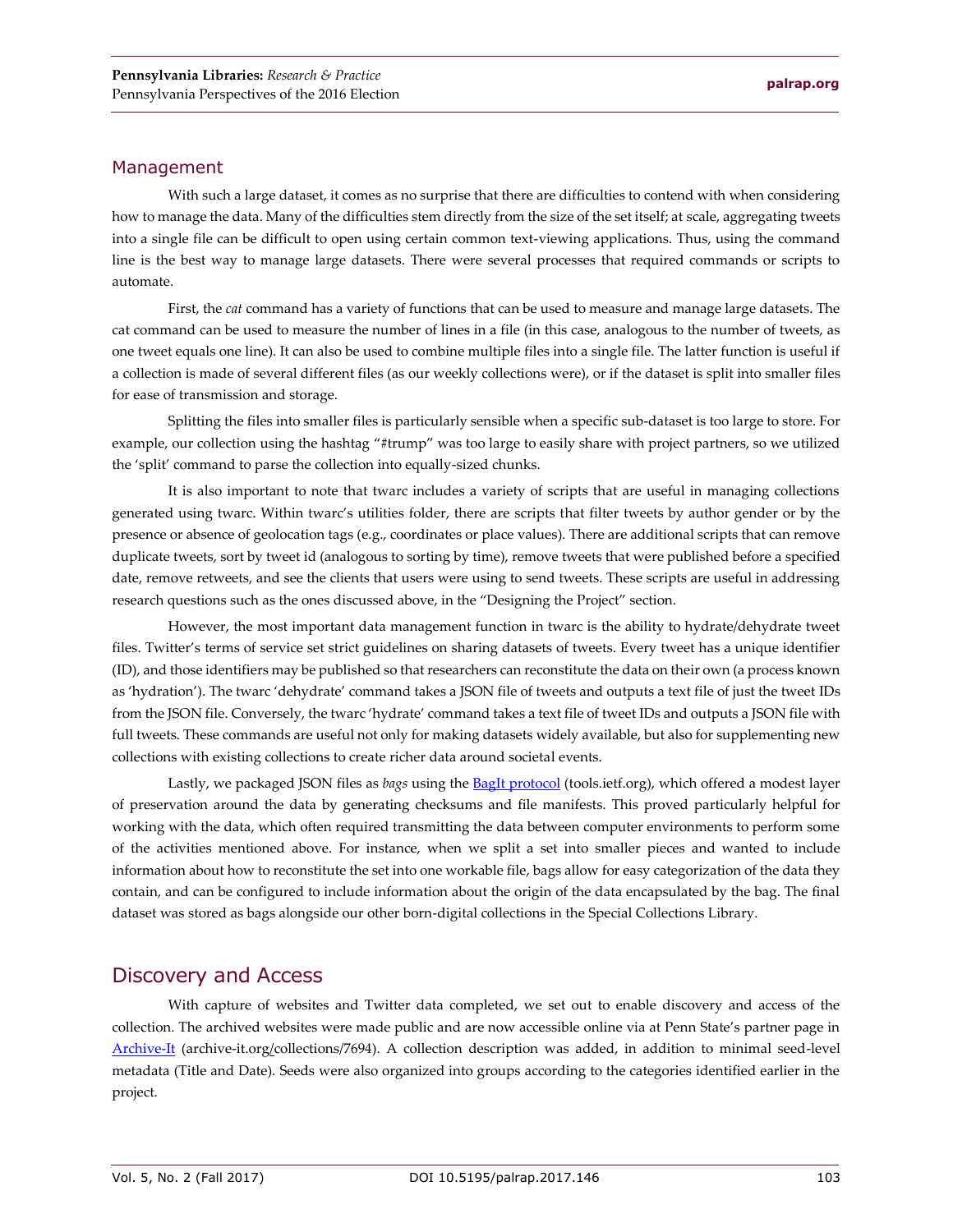Twitter's API terms of service, as interpreted by most librarians and archivists, imposes certain limits on access. Unlike Archive-It, we cannot make the dataset readily accessible online; though we can provide offline access to any Penn State-affiliated researchers. To enable use by non-Penn State researchers, we published the lists of tweet identifiers to the institutional repository [Scholarsphere,](http://scholarsphere.psu.edu/collections/cz30ps790) (scholarsphere.psu.edu/collections/cz30ps790), along with an overview of the limitations on access and tools that can be used for recreating the data. Efforts to reconstitute the data, it should be noted, could result in some data loss, as tweets are deleted or made private by account holders.

These nuances of access have also been described in the archival finding aid mentioned in the introduction of this paper. The finding aid provides both an overview of the collection and a detailed inventory of the archived websites and Twitter content. This collection is discoverable alongside all our other archival collections, via the Penn State Libraries' website. Going forward, we plan to promote the archive more broadly to the library and scholarly community through groups such a[s h-pennsylvania](https://networks.h-net.org/h-pennsylvania) (networks.h-net.org), which is an e-mail list for scholars interested in the history and culture of PA, and also via the Pennsylvania Library Association.

#### Lessons Learned

Despite conceiving of the project as both a website and Twitter archiving endeavor, the steps involved were quite divergent, and presented different challenges. While our subscription to Archive-It has lowered the technical barriers to capturing websites, a Twitter archive was an entirely new and unfamiliar technical challenge. When successfully captured, Twitter data is entirely predictable. In contrast, the results of crawling any individual website are never predictable. Some websites require several tests, some crawl very easily, and some not at all.

Communicating the unpredictability of web crawling turned out to be a necessity and challenge. The library selectors in History, Communications, Government, and News/Microforms, who enthusiastically embraced the project and set the scope, were quite naturally disappointed that some selections had to be reconsidered due to size and technical challenges. Our discussions around these points highlighted some opportunities for setting better expectations up front. As our web archiving efforts expand to include more collaborators, it will be important for us to create some documentation around the process that will help all involved understand the challenges from the outset of the project.

In terms of the number of seeds selected, this project ended up being our largest curated web archive collection. It should not have come as a surprise that as we engaged more selectors in this process, we more quickly used our allotted data budget. Nevertheless, our budget forced us to reduce the frequency of captures, which potentially created a more limited historical record. In the future, we would recommend that projects attempting to comprehensively capture websites around a specific known event begin planning much sooner. We might also have been able to alleviate some of these data limitations by exploring other web archiving technologies (such as WebRecorder for Facebook pages, or YouTube-dl for videos).

Archiving websites using Archive-It primarily requires resources and training, but Twitter archiving requires more technical competency. Tools like Social Feed Manager would have demanded significant technical support for us to implement. twarc, by contrast, only required some familiarity with the command line and Python. The data we collected from the Twitter streaming API essentially ran non-stop from a dedicated computer for the duration of the project. In retrospect, it would have been simpler to establish a virtual machine and stream Twitter data from there.

While we understood that our use of twarc would prevent us from capturing media embedded in tweets, we had not considered the possibility of capturing media and images using other tools. Had we looked closer at the tweets as we collected them, we might have undertaken an effort to separately capture or sample such content. In general, it would be useful to do some analysis of Twitter data at intervals throughout the course of such a project to identify any trends in the content that might suggest adjustments or additional steps to enhance the archive.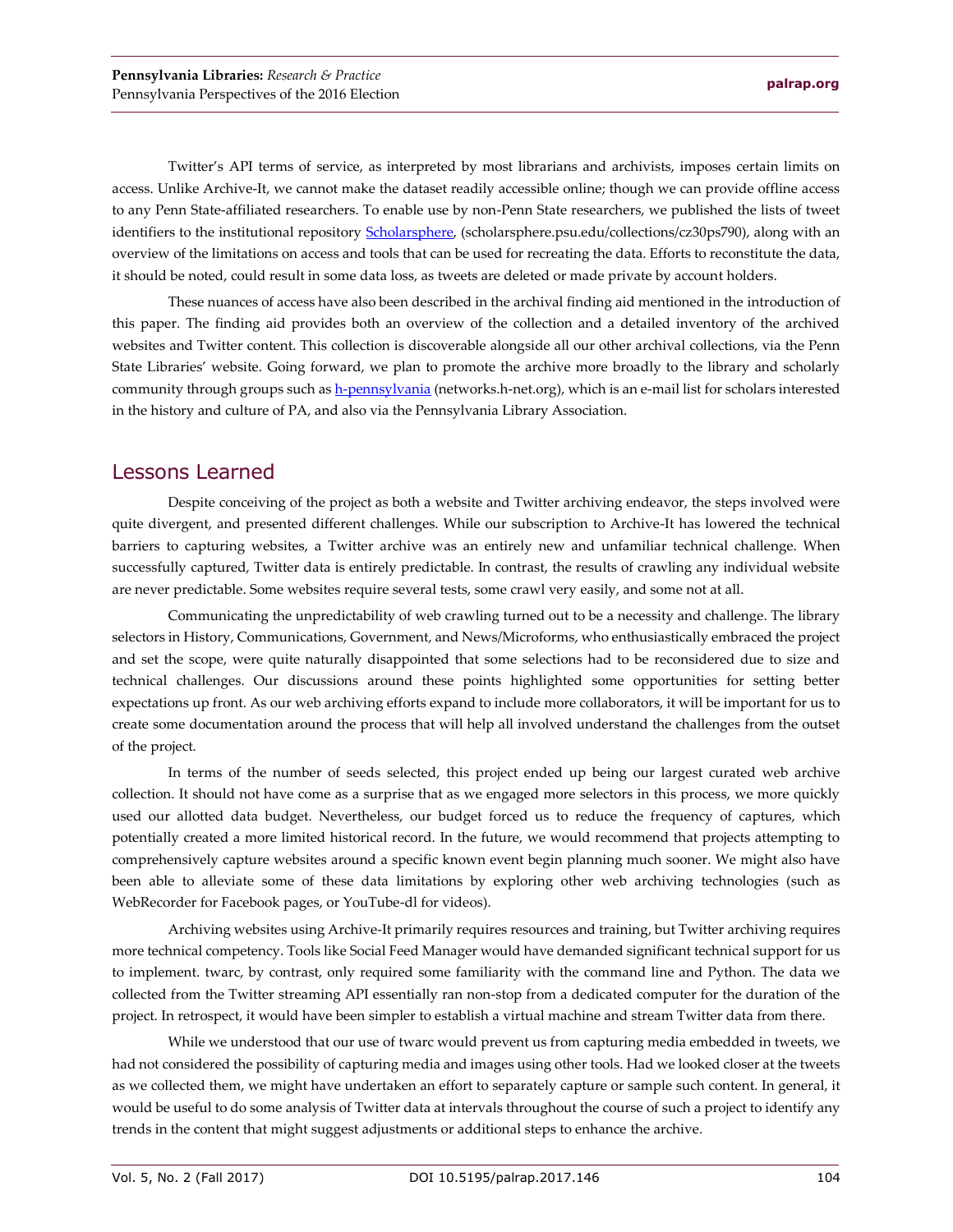## Next Steps

Moving forward, we plan to explore technologies that would support more advanced research options for the websites collected. Archive-It provides some advanced tools for examining metadata elements in web pages, defining which pages across the collection link to one another, and identifying named entities across the collection. Here is a link to more information about [Archiv-It Research Services](https://webarchive.jira.com/wiki/display/ARS/Archive-It+Research+Services) (webarchive.jira.com/wiki/discover). While it's not necessary for archivists and librarians to perform this level of research, we feel that we'll be better able to support potential research use cases with a better understanding of these tools and their capabilities.

As discussed above, the Twitter data was captured in a way that supports computational analysis, and we have already begun working with the dataset. A single tweet consists of a combination of thirty-five different fields that identify specific characteristics of that specific tweet. These fields include sub-fields such as tweet ID, tweet text, and user information. The wealth of data present in a single tweet means that large datasets among tweets can be analyzed in different ways to provide insight about how the Twitter public encapsulated in a dataset felt about specific issues.

Returning to our sample research questions as examples, we outline how each question might be approached using the metadata contained in tweets in Table 1.

#### Table 1

| Original Research Questions and Potential Means of Answering Them |  |  |  |  |
|-------------------------------------------------------------------|--|--|--|--|
|-------------------------------------------------------------------|--|--|--|--|

| <b>Original Question</b>                                                                                                                                    | <b>Potential Method of Answering</b>                                                                                                                                                                   |  |
|-------------------------------------------------------------------------------------------------------------------------------------------------------------|--------------------------------------------------------------------------------------------------------------------------------------------------------------------------------------------------------|--|
| What did a particular advocacy group (e.g. the<br>Pennsylvania Chapter of the Sierra Club or the<br>Philadelphia Tea Party) have to say about the election? | Separate that account out of the dataset using the<br>'user' sub-field, then pull the text out of the 'text' field<br>for textual analysis.                                                            |  |
| How did these groups react to the results of the<br>election?                                                                                               | Separate that account out of the dataset using the<br>'user' sub-field, then pull tweets that were published<br>post-election day, then pull the text out of the 'text'<br>field for textual analysis. |  |
| I want to examine a group perspective on the election<br>(e.g., students, liberals, conservatives).                                                         | Separate those specific groups' accounts from the main<br>dataset, then pull the text out of the 'text' field for<br>textual analysis.                                                                 |  |
| I want to analyze the response to, and impact of,<br>specific events.                                                                                       | Pull tweets from specific days, then pull the text out of<br>the 'text' field for textual analysis.                                                                                                    |  |
| I want to measure the influence of a campaign's<br>message (how often was it shared/retweeted?)                                                             | Use the 'retweeted' and 'favorited' sub-fields to<br>quantify the reach of a specific tweet.                                                                                                           |  |
| I want to know how similar allied groups were in their<br>messaging.                                                                                        | Compare the tweets between two (or more) groups by<br>separating them from the main dataset and then<br>pulling the text out of the 'text' field.                                                      |  |
| How did coverage in traditional media compare to the<br>most discussed topics in social media? Were there<br>differences by region?                         | Compare the Twitter public's perceptions of events to<br>traditional media coverage by comparing tweet text<br>with news articles in a sentiment analysis.                                             |  |
| What issues were most dominant in metropolitan areas<br>like Philadelphia or Pittsburgh, compared to the rest of<br>the state?                              | Use the 'geo-location' (if available) or the 'place' sub-<br>field to create a dataset of tweets from a specific area,<br>and then compare the tweet texts between these<br>geographic datasets.       |  |